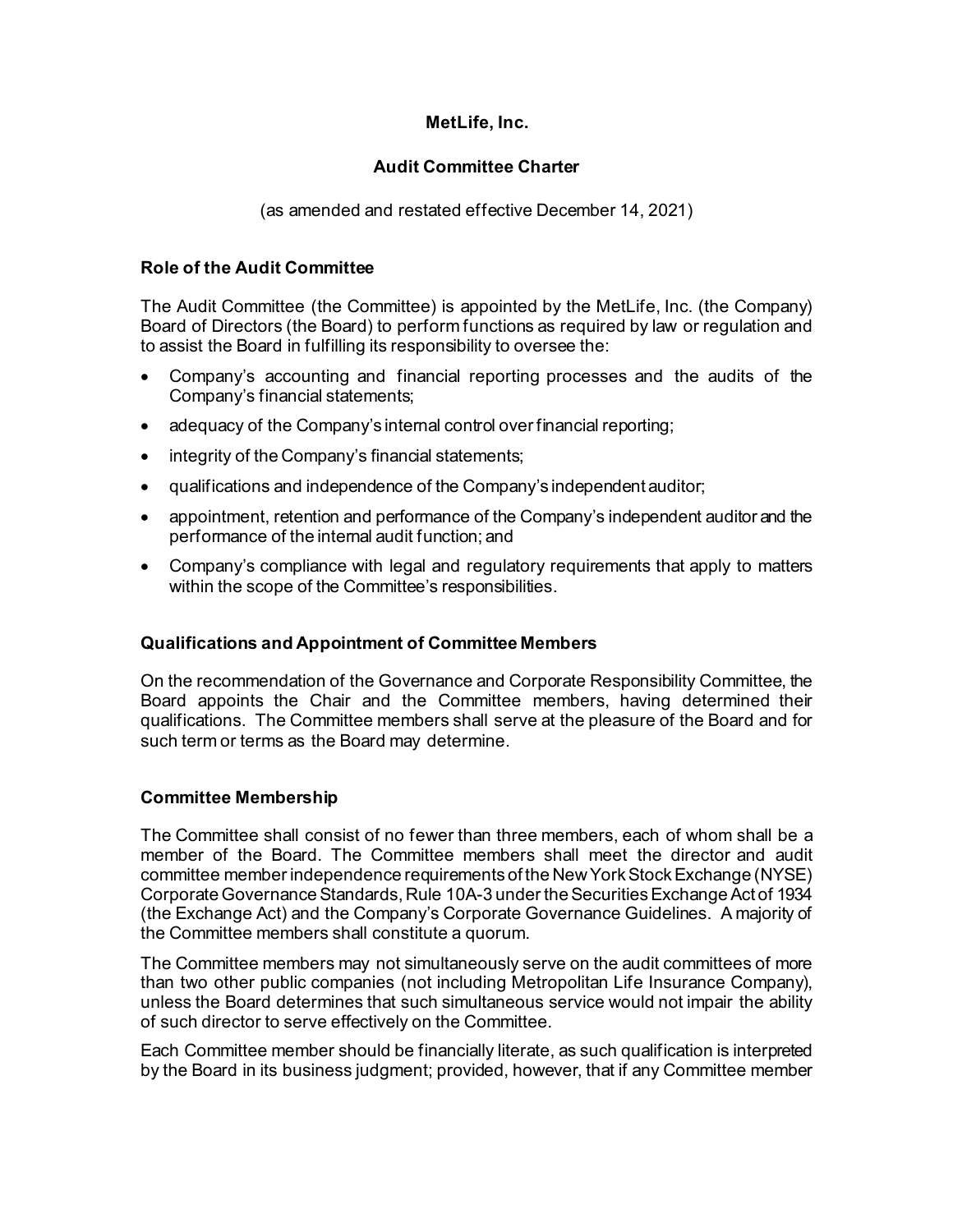is not financially literate when appointed to the Committee, then he or she must become financially literate within a reasonable time after appointment.

At least one Committee member shall be determined by the Board to:

- have accounting or related financial management expertise, as the Board interprets such qualification in its business judgment; and
- be an "audit committee financial expert," as such term is defined by the Securities and Exchange Commission (the Commission) in Item 407(d)(5)(ii) of Regulation S-K or any successor rule.

# **Committee Authority and Responsibilities**

In carrying out its responsibilities, the Committee shall:

- Be solely and directly responsible for appointing (subject to shareholder ratification where appropriate), terminating, approving the compensation and terms of engagement of, and overseeing the work of any registered public accounting firm that is engaged as the Company's independent auditor to prepare or issue an audit report, including the scope, plans and results of the audit of the Company's financial statements. The Company shall provide appropriate funding, as determined by the Committee, for payment of compensation to the Company's independent auditor for rendering or issuing such audit report;
- Pre-approve all audit and, subject to Section 10A(i) of the Exchange Act and rules promulgated thereunder, permitted non-audit services (including the fees and terms thereof) provided by the independent auditor to the Company and its subsidiaries. The Committee may delegate authority to pre-approve audit and permitted non-audit services to any one or more Committee members and such member or members to whom such authority is delegated, upon any exercise of such authority, shall submit or cause to be submitted to the Committee at its next scheduled meeting a report on activities pursuant to such delegation;
- Be responsible for resolving any disagreements between management and the Company's independent auditor concerning financial reporting;
- Have authority to engage independent counsel and other advisors, as it determines necessary to carry out its duties, and the Company shall provide appropriate funding, as determined by the Committee, for payment of compensation to any advisors engaged by the Committee, and for payment of administrative expenses of the Committee that are necessary or appropriate in carrying out its duties; and
- Review and approve procedures for the receipt, retention, and treatment of complaints received by the Company regarding accounting, internal accounting controls, or auditing matters and for the confidential, anonymous submission by employees of concerns regarding questionable accounting or auditing matters.

With respect to the Company's internal control over financial reporting, the Committee shall review and discuss with management, the Chief Auditor and the independent auditor:

• Management's reports evaluating the adequacy and effectiveness of the Company's internal control over financial reporting, including any significant deficiencies or material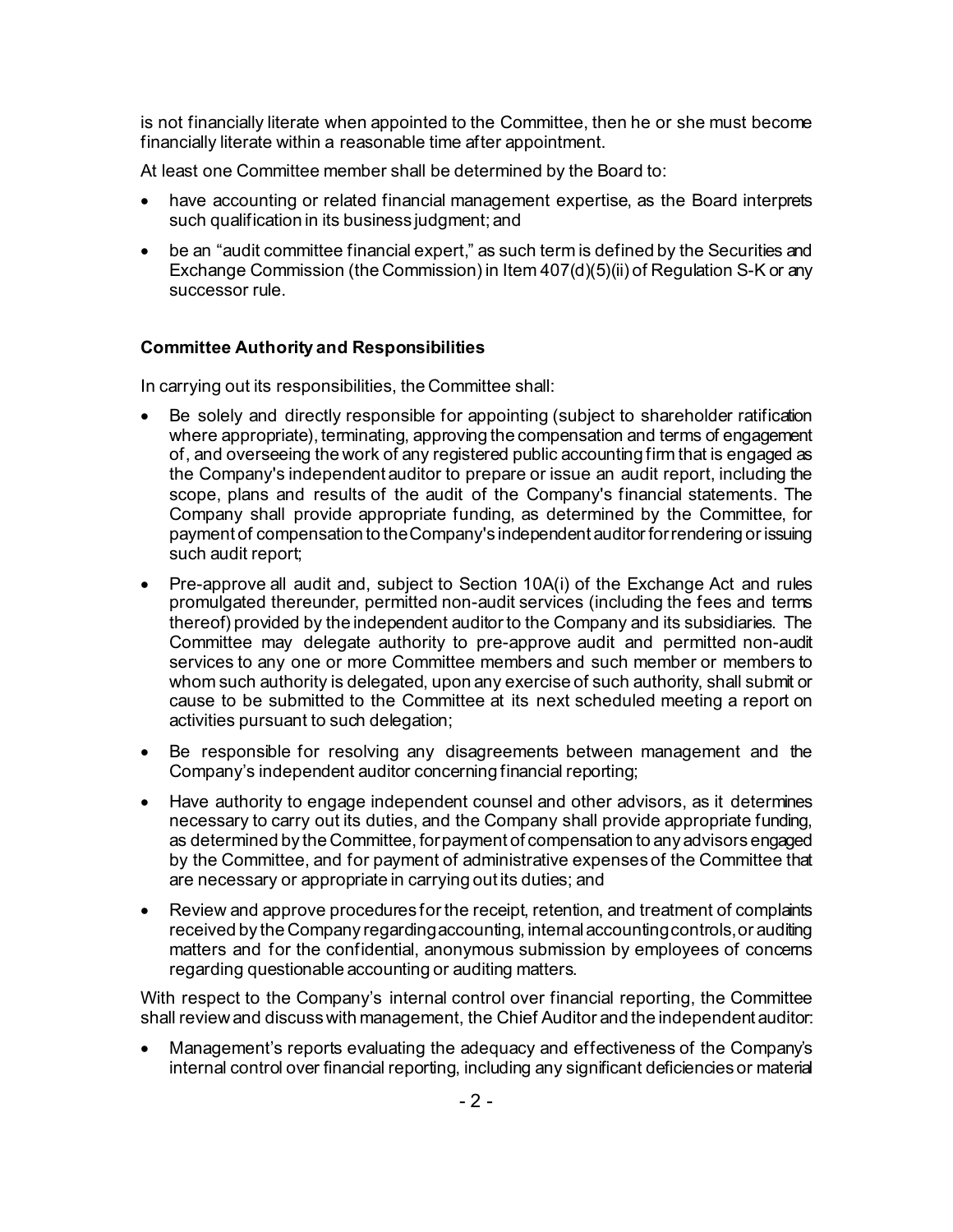weaknesses in the design or operation of internal control over financial reporting that could adversely affect the Company's ability to record, process, summarize and report financial information;

- The independent auditor's reports concerning the adequacy and effectiveness of the Company's internal control over financial reporting;
- Management's reports concerning the prevention and detection of fraud against the Company, including reports of any fraud, whether or not material, that involves management or other employees who have a significant role in the Company's internal control over financial reporting; and
- Regular updates from management, the internal auditor and the independent auditor regarding status of any remediation plans for any material weaknesses and significant deficiencies in the design and operation of internal control over financial reporting.

With respect to the Company's financial statements and disclosures of financial information, the Committee shall:

- Discuss with the independent auditor, and with the Chief Auditor, in each case out of the presence of management if deemed appropriate, (a) the audit process, any problems or difficulties encountered in the course of the performance of the audit, including any restrictions on the independent auditor's activities or access to requested information imposed by management and any significant disagreements with management; (b) the Company's internal control over financial reporting, and the budget, staffing and quality of the Company's internal audit function; and (c) any "management" or "internal control" letter issued or proposed to be issued by such auditor to the Company, and management's response thereto;
- Discuss with management, the internal auditor and the independent auditor the quality and the acceptability of the Company's accounting policies and any significant changes to the Company's auditing and accounting principles and practices suggested by the independent auditor, internal audit personnel or management;
- Discuss with the independent auditor all alternative accounting treatments of financial information within accounting principles generally accepted in the United States of America that have been discussed with management;
- Review and discuss with management, the Chief Auditor and the independent auditor:
	- Significant issues regarding accounting and auditing principles and practices and financial statement presentations, including critical accounting policies and estimates, any significant changes in the Company's selection or application of accounting principles and any significant issues that may have been raised by management, the Chief Auditor or the independent auditor as to the adequacy of the Company's internal control over financial reporting and any special audit steps adopted in light of material control deficiencies;
	- Analyses prepared by management, the Chief Auditor and/or the independent auditor setting forth significant financial reporting issues and judgments made in connection with the preparation of the financial statements; and
	- The effect of regulatory and accounting initiatives on the financial statements;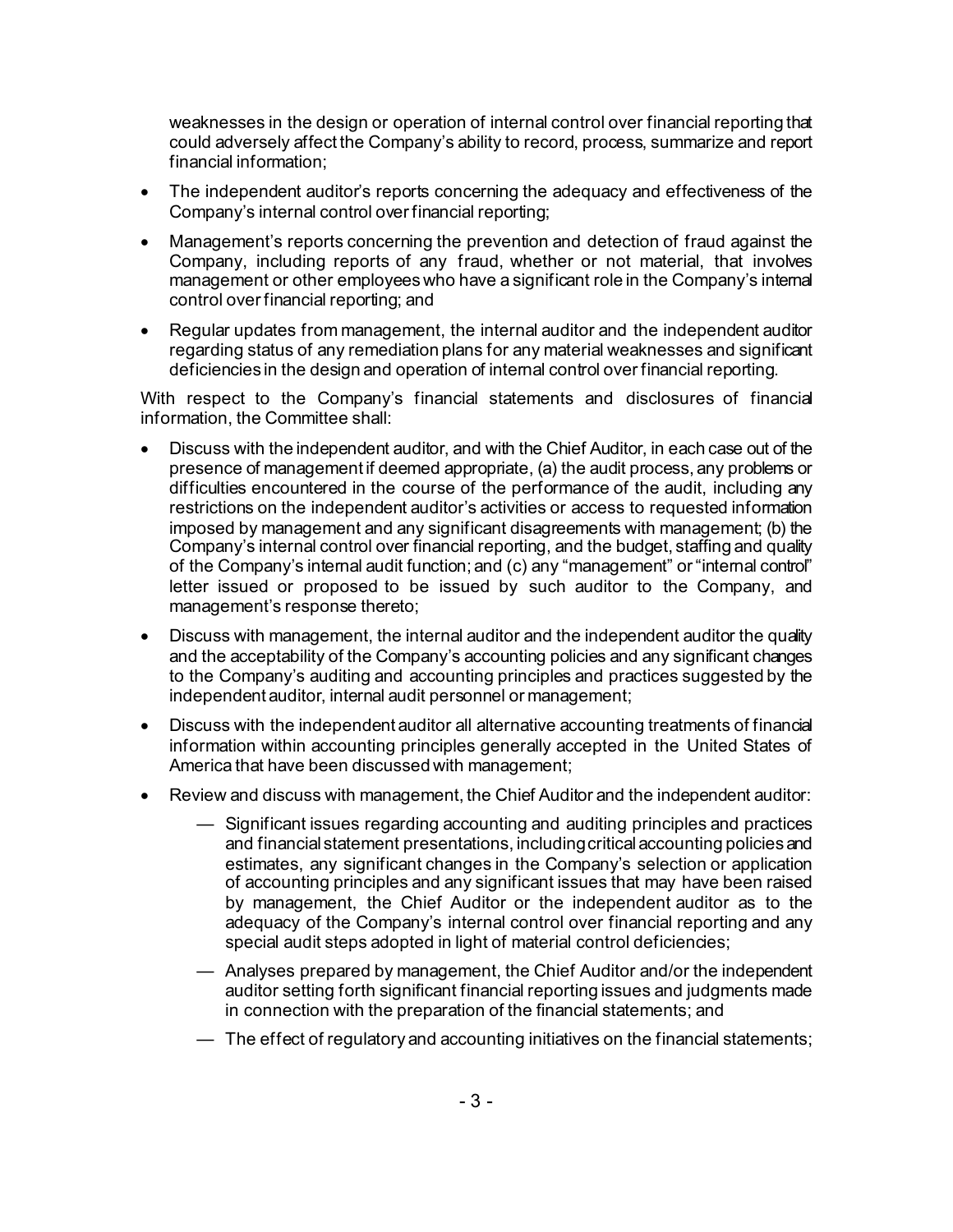- Review any material financial or other arrangements of the Company that do not appear on the Company's financial statements, any reports by management, the Chief Auditor or the independent auditor regarding any such arrangements of the Company that do not appear on the Company's financial statements, and any transactions or courses of dealing with third parties that are significant in size or involve terms or other aspects that differ from those that would likely be negotiated with independent parties, and that are relevant to an understanding of the Company's financial statements;
- Reviewmanagement's reports evaluating the effectiveness of the Company's disclosure controls and procedures in assuring that material information required to be disclosed in the Company's periodic reports filed with the Commission is reported to management, appropriately processed and summarized by management and reflected in such reports filed with the Commission within the specified time periods;
- Discuss with management, the Chief Auditor and the independent auditor the Company's quarterly reports on Form 10-Q and the interim financial information contained therein, including the Company's disclosures under "Management's Discussion and Analysis of Financial Condition and Results of Operations," or authorize the Committee Chair to discuss the foregoing with management, the Chief Auditor and the independent auditor and make a report thereon to the full Committee, prior to the filing of such quarterly reports with the Commission;
- Discuss with management the Company's practices regarding earnings press releases as well as the financial information and earnings guidance management provides to analysts and rating agencies;
- Discuss with management, the Chief Auditor and the independent auditor the audited financial statements to be included in the Company's annual reports on Form 10-K, including the Company's disclosures under "Management's Discussion and Analysis of Financial Condition and Results of Operations," prior to the filing of such reports with the Commission and discuss with the independent auditor the matters required to be discussed by the applicable Public Company Accounting Oversight Board (PCAOB) standards;
- Based on its discussions with management, the Chief Auditor and the independent auditor and upon receipt of an opinion of the Company's independent auditor on the Company's financial statements, in form and content satisfactory to the Committee, determine whether to recommend to the Board that the Company's audited financial statements be included in the Company's Annual Reports on Form 10-K for filing with the Commission; and
- Review and discuss with the independent auditor any "critical audit matter" (as that term is defined in applicable PCAOB standards) (CAM) addressed in the audit of the Company's financial statements and the relevant financial statement accounts and disclosures that relate to each CAM.

The Committee also shall:

- Review with management the adequacy and effectiveness of the Company's policies and internal controls regarding information security and cybersecurity;
- Review with management the financial condition of the Company;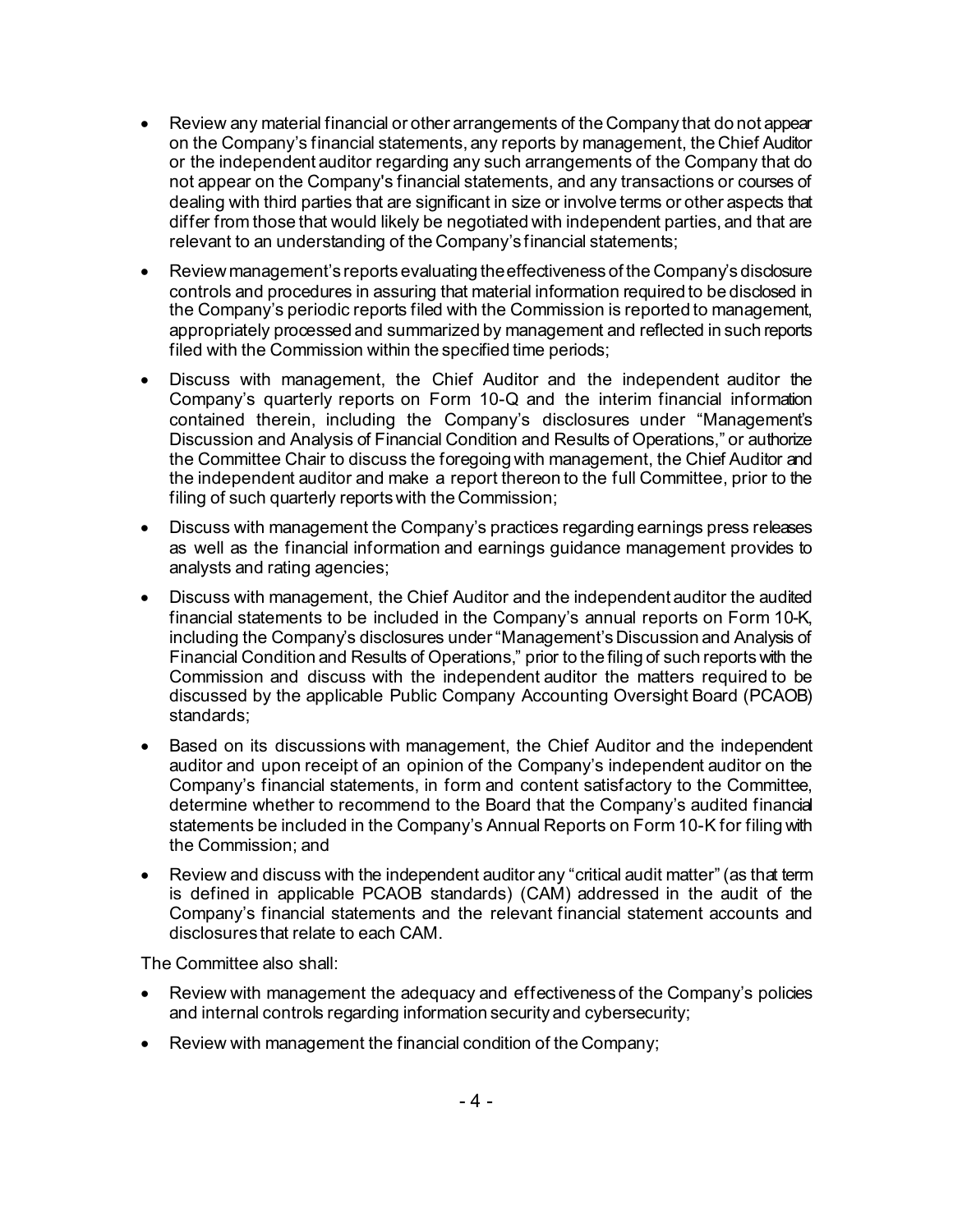- Review with management, the Chief Auditor and the independent auditor any correspondence with regulators or governmental agencies and any employee complaints or published reports that are brought to its attention that raise material issues regarding the Company's financial statements or accounting policies;
- Receive reports from the Company's General Counsel concerning significant legal and regulatory matters;
- Review reports from management concerning executive officers' expenses and perquisites and their personal use of private aircraft, and review reports from management concerning such officers' compliance with the Company's policies and procedures with respect to such expenses and perquisites and personal use of private aircraft; and
- Exercise such other powers and perform such other duties and responsibilities as are incidental to the purposes, duties and responsibilities specified herein and as may from time to time be delegated to the Committee by the Board.

# **Committee's Relationship with the Company's Independent Auditor**

The Company's independent auditor shall make reports directly to the Committee and be accountable to the Committee.

The Company's independent auditor shall periodically, and at least annually, submit to the Committee a formal written statement delineating all relationships between the independent auditor and the Company. Based on such statements, the Committee shall discuss with the independent auditor any disclosed relationships or services that might impact the independent auditor's objectivity and independence. The Committee also shall consider whether the independent auditor's provision of non-audit services to the Company is compatible with the maintenance of the auditor's independence*.*

At least annually, the independent auditor shall provide a report to the Committee describing the firm's internal quality-control procedures, any material issues raised by the most recent internal quality-control review, or peer review, of the firm, or by any inquiry or investigation by governmental or professional authorities, within the preceding five years, respecting one or more independent audits carried out by the firm, and any steps taken to deal with any such issues.

The Committee shall review the foregoing report and the independent auditor's work and evaluate the independent auditor's qualifications, performance and independence, including a review and evaluation of the lead partner on the independent auditor's engagement with the Company, and present its conclusions to the Board and, if so determined by the Committee, recommend that the Board take additional action to satisfy itself of the qualifications, performance and independence of the independent auditor. The Committee shall assure the regular rotation of the audit engagement team partners to the extent that such rotation is required by law.

The Committee shall set clear policies for the Company's employment of employees or former employees of the Company's independent auditor.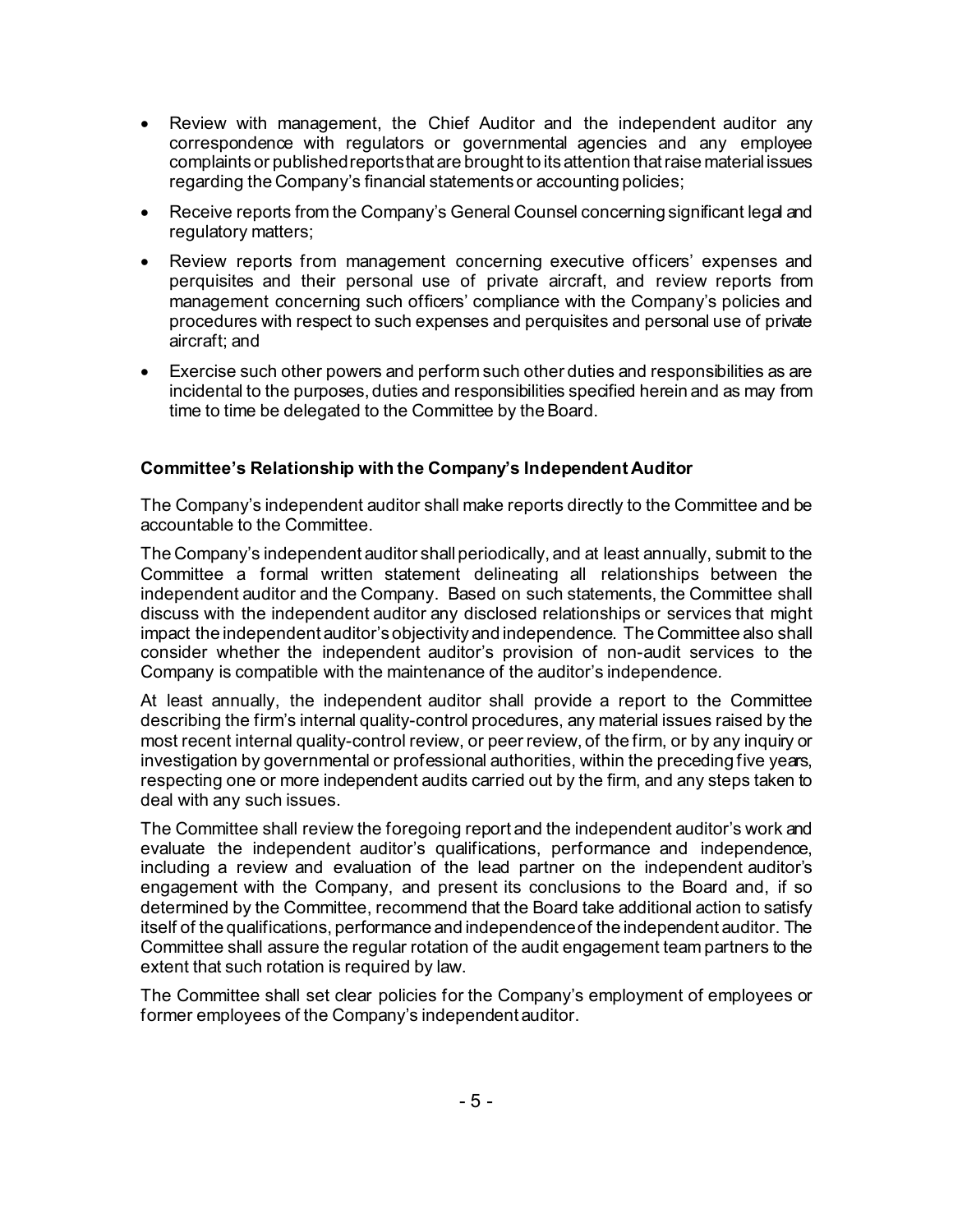### **Committee's Relationship with the Company's Chief Auditor**

The Company's Chief Auditor shall make reports directly to the Committee and be accountable to the Committee.

The Committee shall review the budget, staffing and quality of the Company's internal audit function and the appointment and termination of senior internal audit personnel.

The Committee shall review all significant reports to management prepared by internal audit personnel.

In consultation with the Compensation Committee, the Committee shall review and evaluate annually the performance of the Chief Auditor.

# **Limitation on Committee's Role**

While the Committee has the responsibilities and powers set forth in this Charter, it is not the duty of the Committee to plan or conduct audits, which is the responsibility of the independent auditor, or to determine that the Company's financial statements and disclosures are complete and accurate and are in accordance with generally accepted accounting principles and applicable rules and regulations, which is the responsibility of management. Accordingly, in carrying out its oversight responsibilities, the Committee does not provide any expert or special assurance as to the Company's financial statements, nor does it provide any professional certification as to the independent auditor's work.

# **Additional Committee Authority**

The Committee may delegate to a subcommittee such of its duties and responsibilities as the Committee deems to be in the Company's best interests, provided such delegation is not prohibited by law, regulation or the NYSE Corporate Governance Standards.

The Committee may also conduct or authorize investigations into any matter within the scope of the duties and responsibilities delegated to the Committee as it deems appropriate.

#### **Committee Report to Shareholders**

Annually, the Committee shall cause to be included in the Company's proxy statement the report of the Committee to the Company's shareholders as required by Commission regulations.

# **Meetings and Reports to the Board**

The Committee shall meet at least five times each year and shall make regular reports to the Board about the Committee's activities. The Committee shall also meet regularly in executive session separately with management and with the Company's internal and independent auditors.